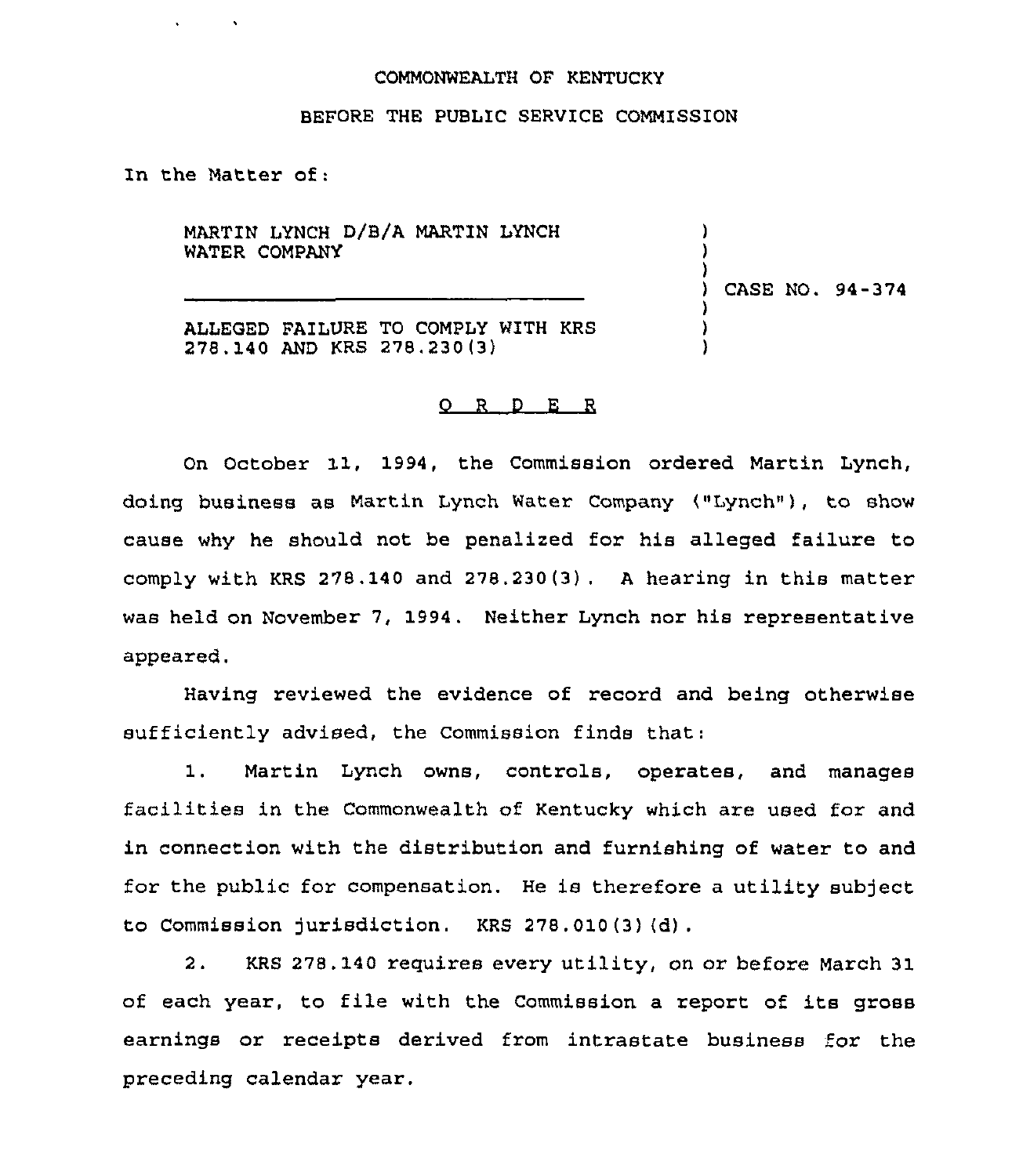<sup>3</sup> . KRS 278.230(3) directs every utility to file with the Commission any report or other information that the Commission reasonably requires.

 $\mathbf{v} = \mathbf{v} \times \mathbf{v}$  . We set

4. Commission Regulation 807 KAR 5:006, Section <sup>3</sup> (1), requires every utility to file with the Commission on or before March 31 of each year <sup>a</sup> financial and statistical report of its utility operations for the preceding calendar year on forms furnished by the Commission.

8. On or about January 2, 1993, the Commission mailed to Lynch two copies of its standard forms for report of gross earnings derived fxom intxastate business and for the annual financial and statistical report with a letter of instruction to complete the forms for his 1993 calendar year operations.

6. Lynch did not file these reports for his 1993 calendar year operations nor did he request an extension of time in which to make such filing.

7, On April 11, 1994, the Commission mailed a letter to Lynch which advised him that the required reports were past due.

8. Commission Staff subsequently contacted Lynch by telephone and advised him that the required reports were past due.

9. As of the date of this Order, Lynch has not filed a report of gross earnings derived from intrastate business nor an annual financial and statistical report for his 1993 calendar year operations,

10. On October 13, 1994, Lynch was served with a copy of the Commission's Order of October 11, 1994 by certified mail.

-2-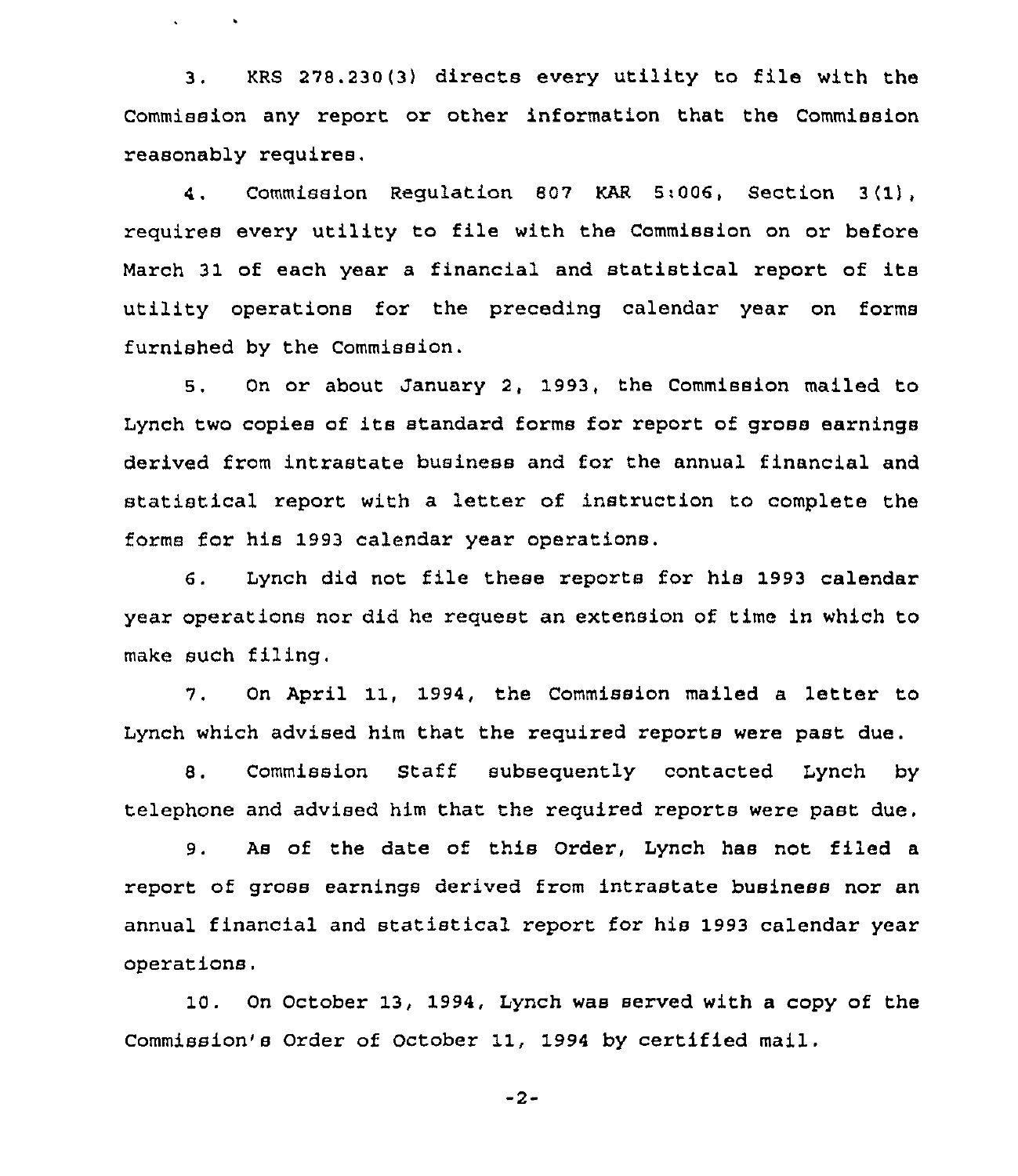Where the act which a utility is required to do is merely 11. clerical in nature, willfulness or deliberate intent can be inferred from the fact of noncompliance. See Re Dyke Water Comoanv, 55 PUR3d 342 (Cal. P.U.C. 1964).

12. Lynch has willfully failed to submit reports required by KRS 278.140.

13. Lynch has willfully failed to submit reports required by Commission Regulation 807 KAR 5:006, Section 3 (1) .

14. Lynch has willfully failed to comply with KRS 278,230(3) .

15. Lynch should be assessed a penalty of \$250 for his willful failure to comply with KRS 278.140 and KRS 2278.230(3).

IT IS THEREFORE ORDERED that:

1. Lynch is assessed a penalty of \$250 for his willful violation of KRS 278.140 and 278.230 (3) .

2. Lynch shall pay the assessed penalty within 20 days of the date of this Order. Payment shall be made by certified check or money order made payable to "Treasurer, Commonwealth of Kentucky" and shall be mailed or delivered to the Office of General Counsel, Public Service Commission of Kentucky, 730 Schenkel Lane, P. O. Box 615, Frankfort, Kentucky 40602.

3. Within <sup>20</sup> days of the date of this Order, Lynch shall file with the Commission a completed report of his gross earnings

-3-